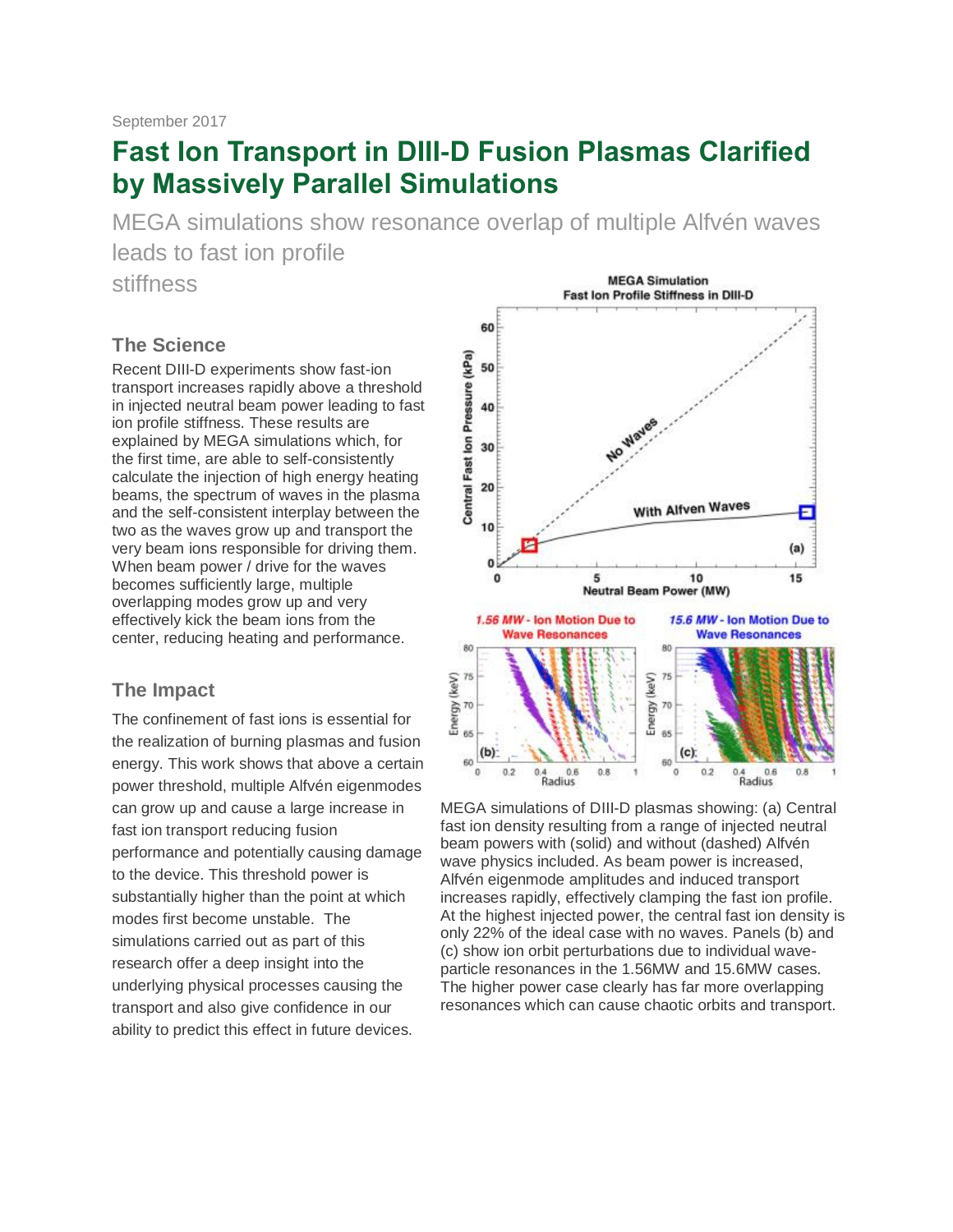## **Summary**

A collaboration between researchers at the Japanese National Institute for Fusion Science (NIFS), General Atomics and University of California Irvine has led to an explanation for the large observed transport and reduction in performance due to Alfvén eigenmodes in DIII-D plasmas. The understanding comes from massively parallel simulations with the MEGA code, which employ a novel approach called a multi-phase simulation for energetic particles interacting with a magnetohydrodynamic fluid. As in experiment, monotonic degradation of fast ion confinement and fast ion profile stiffness is found with increasing beam deposition power. The confinement degradation and profile stiffness are caused by a large increase in fast ion transport brought about by resonance overlap of multiple Alfvén waves for fast ion pressure gradients above a critical value. Analysis of the time evolution of the fast ion energy flux profiles reveals that intermittent avalanches take place with contributions from the multiple eigenmodes. The critical gradient and critical beam power at which profile stiffness sets in are substantially higher than the point at which modes first become unstable. These simulations and new understanding will be fundamental to making reliable and efficient predictions for the confinement of fast ions in future burning plasma experiments.

## **Contact**

#### Yasushi Todo

National Institute for Fusion Science and The Graduate University for Advanced Studies (SOKENDAI) todo@nifs.ac.jp

## **Funding**

DOE Office of Science, Fusion Energy Sciences. Contract number DE-FC02-04ER54698.

Numerical computations were performed at the Helios of the International Fusion Energy Center, the Plasma Simulator of the National Institute for Fusion Science, and the K Computer of the RIKEN Advanced Institute for Computational Science (Project ID: hp120212).

#### **Publications**

Y. Todo, M.A. Van Zeeland and W.W. Heidbrink, "Fast ion profile stiffness due to resonance overlap of multiple Alfvén eigenmodes", *Nucl. Fusion* **56**, 112008 (2016) DOI:10.1088/0029-5515/56/11/112008

C.S. Collins, W.W. Heidbrink, et al., "Observation of Critical-Gradient Behavior in Alfvén-Eigenmode-Induced Fast-Ion Transport", *Phys. Rev. Lett.* **116**, 095001 (2016), DOI:10.1103/PhysRevLett.116.095001

Todo Y., Van Zeeland M. A., Bierwage A. and Heidbrink W., "Multi-phase simulation of fast ion profile flattening due to Alfvén eigenmodes in a DIII-D experiment", *Nucl. Fusion* **54,** 104012 (2014)

Todo Y., Van Zeeland M. A., Bierwage A., Heidbrink W. and Austin M., "Validation of comprehensive magnetohydrodynamic hybrid simulations for Alfvén eigenmode induced energetic particle transport in DIII-D plasmas", *Nucl. Fusion* **55**, 073020 (2015)